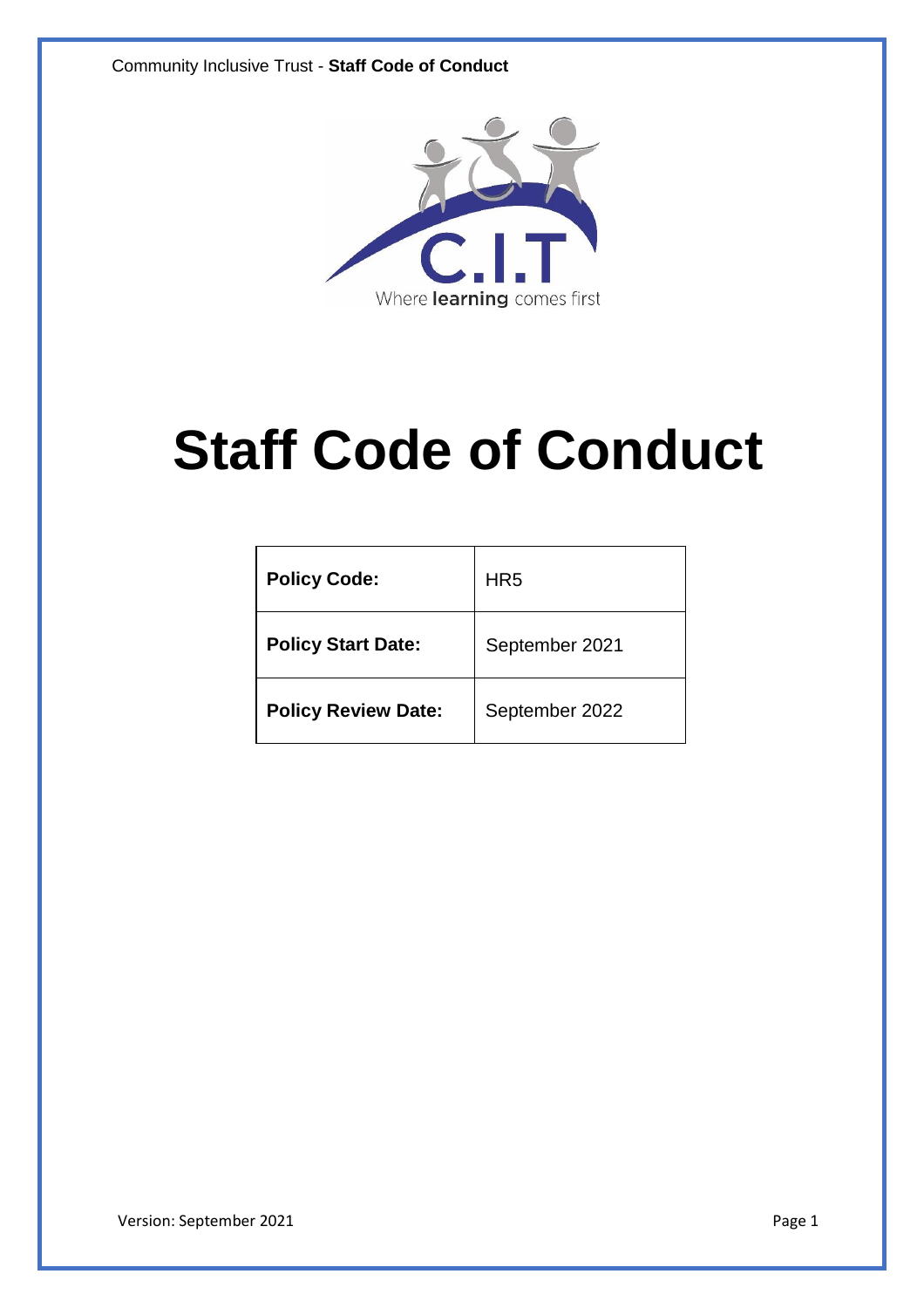# **Table of Contents**

| <b>Section</b> |                                       | Page |
|----------------|---------------------------------------|------|
| 1.             | Statement of intent                   | 3    |
| 2.             | Legal framework                       | 3    |
| 3.             | Safeguarding pupils                   | 4    |
| 4.             | Appearance and dress                  | 6    |
| 5.             | Attendance                            | 6    |
| 6.             | Professional behaviour and conduct    |      |
| 7.             | Conduct outside of work               | 7    |
| 8.             | Smoking, alcohol and other substances | 8    |
| 9.             | Health and safety                     | 8    |
| 10.            | Relationships with pupils             | 8    |
| 11.            | Physical contact with pupils          | 9    |
| 12.            | <b>Transporting pupils</b>            | 10   |
| 13.            | <b>Financial inducements</b>          | 10   |
| 14.            | Acceptable use of technology          | 10   |
| 15.            | Premises, equipment and communication | 10   |
| 16.            | Photography and videos                | 11   |
| 17.            | Data protection and confidentiality   | 11   |
| 18.            | Probity of records                    | 11   |
| 19.            | Contacts                              | 11   |
| 20.            | Monitoring and review                 | 11   |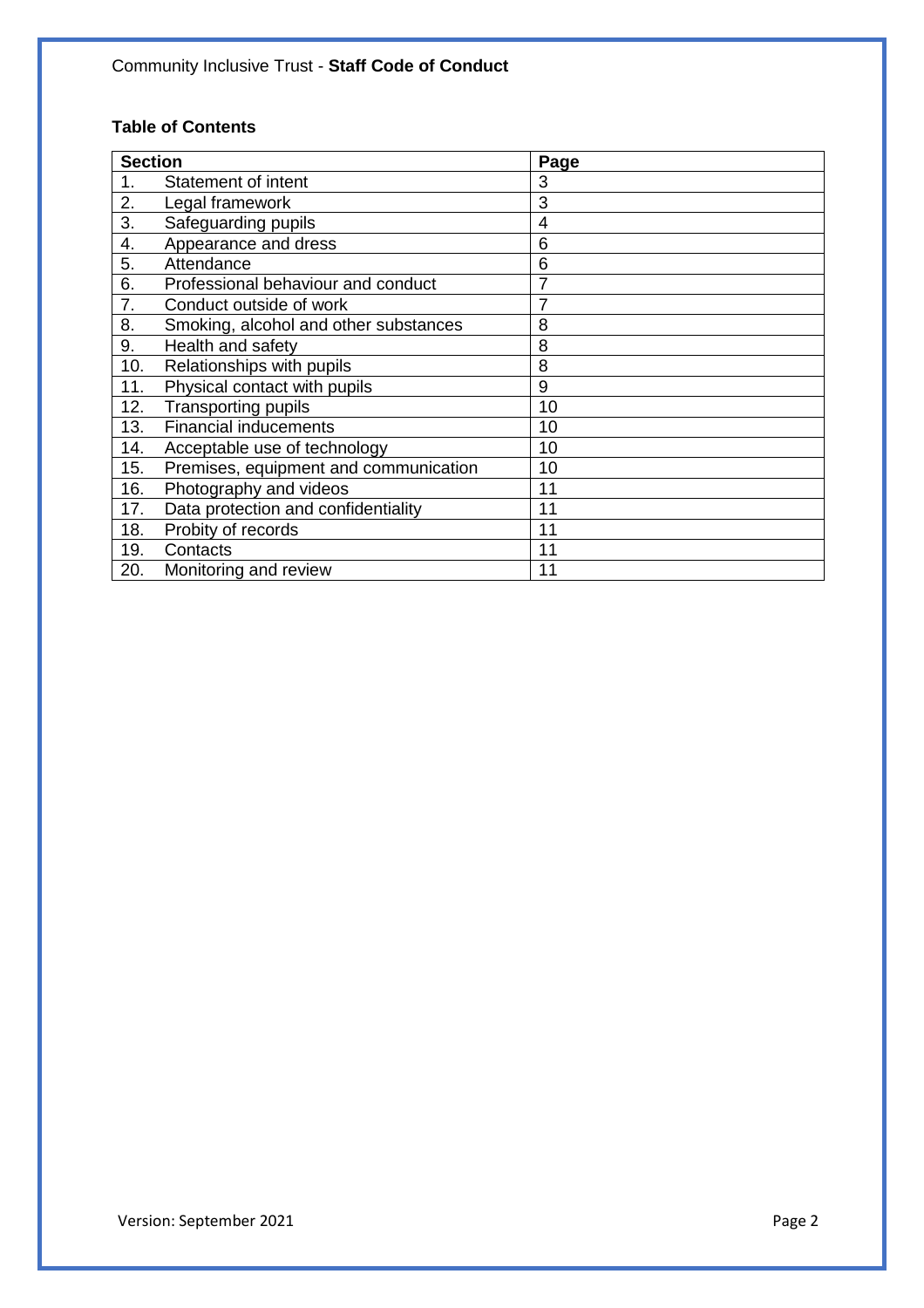# **1. Statement of intent**

- 1.1 The Community Inclusive Trust expects all pupils to receive high-quality teaching and learning in a positive and respectful environment.
- 1.2 All Trust employees should understand that their own behaviour, and the manner in which they conduct themselves with their colleagues, pupils, parents and other stakeholders, sets an example.
- 1.3 We recognise that the majority of staff members act appropriately and treat each other with dignity and respect; however, we consider it important to clarify the expected standards.
- 1.4 This policy does not form part of any employee's Statement of Main Terms of Employment and is not intended to have any contractual effect. The Trust reserves the right to amend this policy at any time. Failure to comply with this policy, and with the associated Trust or school policies, may result in disciplinary action being taken, including legal action where this is warranted.
- 1.5 This document applies to all Trust employees and volunteers.
- 1.6 This document does not apply to employees of external contractors.
- 1.7 These employees are governed by their employment contracts and any relevant laws pertaining to their activities within the Trust, for example, the GDPR and the Data Protection Act 2018.

# **2. Legal framework**

- 2.1 This policy has due regard to all legislation including, but not limited to, the following:
	- The General Data Protection Regulation (GDPR)
	- Data Protection Act 2018
	- Education Act 2002
	- The Children Act 1989
	- The Working Time Regulations 1998 (as amended)
	- Sexual Offences Act 2003
- 2.2 This policy also has due regard to statutory guidance including, but not limited to:
	- DfE 'Keeping children safe in education' (KCSIE)
	- DfE 'Working Together to Safeguard Children'
	- DfE 'Staffing and employment advice for schools'
- 2.3 This policy operates in conjunction with the following school policies and documents:
	- Safeguarding Statement Trust-wide
	- School Child Protection and Safeguarding Policies
	- Health and Safety Policy Manual
	- Health & Safety Handbook
	- Data Protection Policy
	- Allegations of Abuse Against Staff Policy
	- Absence Management Policy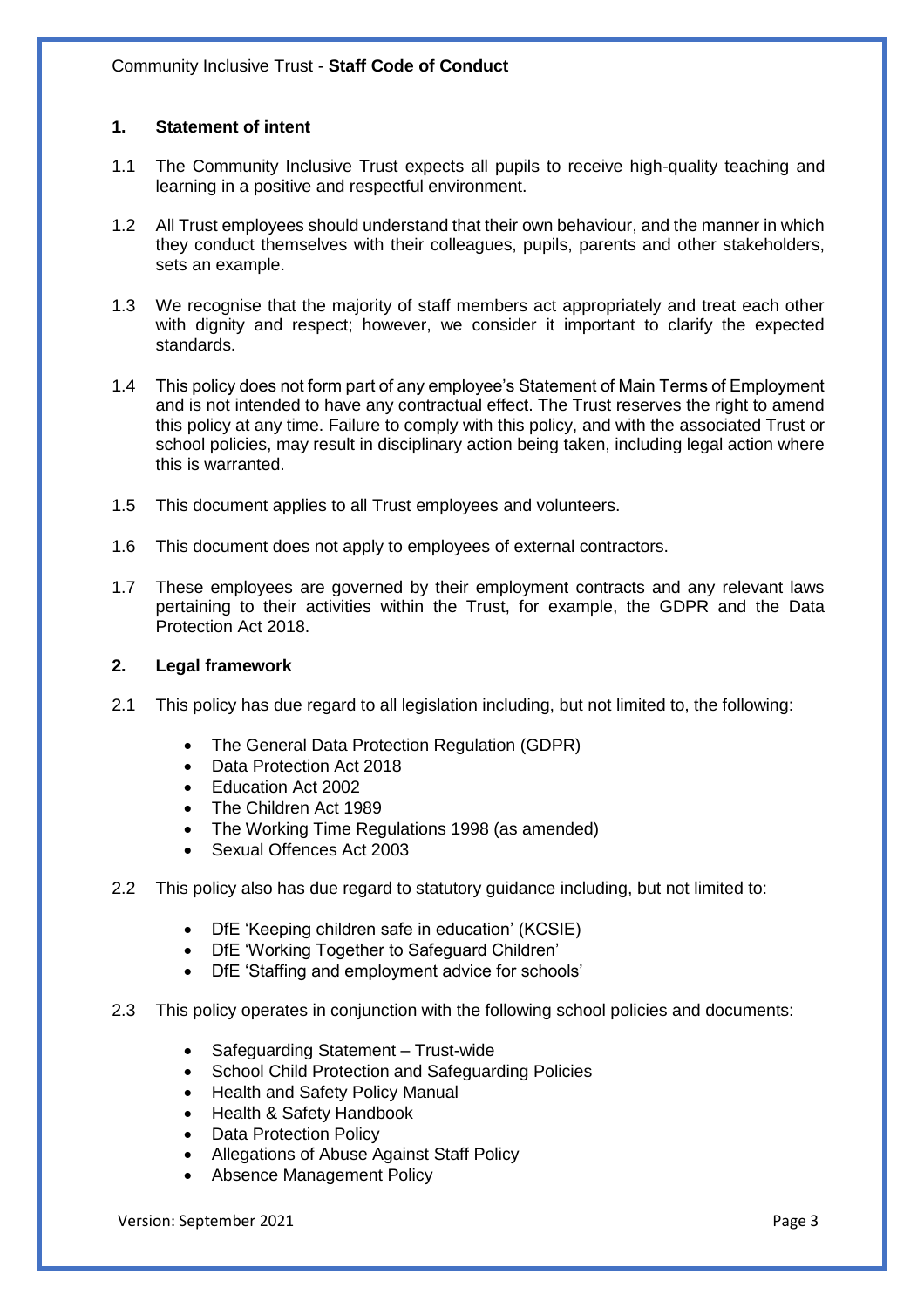- Whistleblowing Policy
- Acceptable Use of the Internet and IT Systems Policy
- Disciplinary Policy
- Photography Social Media Policy
- Staff Handbook
- Additional Entitlement to Paid and Unpaid Leave

# **3. Safeguarding pupils**

- 3.1 In accordance with KCSIE, all staff members have a responsibility to safeguard pupils and protect their welfare.
- 3.2 All staff members have a responsibility to ensure they provide a learning environment in which pupils feel safe, secure and respected.
- 3.3 To effectively safeguard pupils, staff members are required to follow the procedures outlined in this Staff Code of Conduct and the relevant school's Child Protection and Safeguarding Policy, ensuring they do not act in a way that may put pupils at risk of harm, or lead others to question their actions.
- 3.4 In accordance with the school's Child Protection and Safeguarding Policy, all staff members will be prepared to identify pupils who may be subject to, or at risk of, the following types of abuse and neglect:
	- Physical abuse
	- Emotional abuse
	- Sexual abuse
	- Neglect
	- Peer-on-peer abuse
	- Serious violence
	- Female genital mutilation (FGM)
	- Child sexual exploitation (CSE)
	- Child criminal exploitation
	- Any other type of abuse
- 3.5 In accordance with the school's Child Protection and Safeguarding Policy, all staff will also be aware the following factors could increase a pupil's risk of being subject to safeguarding issues:
	- Pupils who need a social worker (Child in Need and Child Protection Plans)
	- Pupils requiring mental health support
	- LAC and previously LAC
	- Pupils with SEND
	- Any other factor as identified by the Local Authority as part of their annual training
- 3.6 If a staff member identifies a pupil who is subject to, or at risk of, the abuse and neglect mentioned in 3.4, they will follow the necessary reporting and referral procedures outlined in the school's Child Protection and Safeguarding Policy.
- 3.7 Any staff member that has concerns about a staff member's (including volunteers and supply staff) actions or intent that may lead to a pupil being put at risk of harm will report this in line with the Allegations of Abuse Against Staff Policy or Whistleblowing Policy immediately so appropriate action can be taken.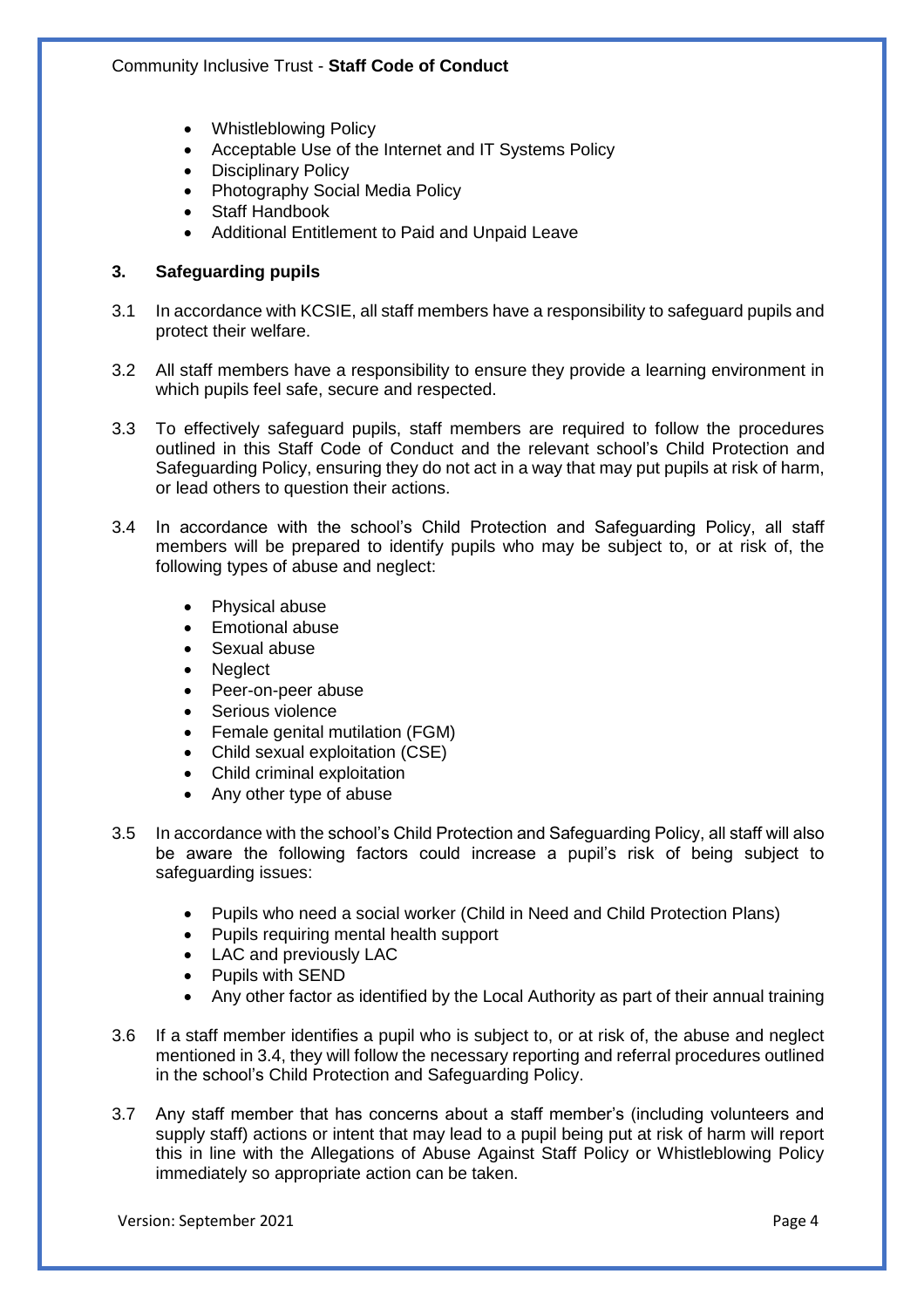- 3.8 Upskirting is not tolerated by the Trust and any incidents of upskirting must be reported to the relevant DSL who will decide on the next steps to take, which may include involving the police.
- 3.9 If a staff member feels unable to raise an issue with the school, they will use other whistleblowing channels, including contacting the NSPCC's helpline on 0800 028 0285 (between the hours of 8:00am and 8:00pm Monday to Friday) or email help@nspcc.org.uk. Staff members can also access guidance at [www.gov.uk/whistleblowing.](http://www.gov.uk/whistleblowing)
- 3.10 If the concern is regarding a Headteacher or the CEO, staff will report this to the Director of HR.
- 3.11 If the concern is regarding the Director of HR, staff will report this to the CEO.
- 3.12 All staff will partake in the appropriate safeguarding and child protection training; additionally, all staff will receive regular safeguarding and child protection updates in line with the Trust's yearly schedule.
- 3.13 Staff will be aware that confidentiality will never be promised to a pupil staff will understand the procedure for if a pupil discloses a potential safeguarding issue, in accordance with the school's Child Protection and Safeguarding Policy.
- 3.14 Staff will be aware of the Trust's legal duty to refer anyone who has harmed, or poses a risk of harm to, a child or vulnerable adult to the DBS – this includes where:
	- The harm test is satisfied in respect of that individual.
	- The individual has received a caution or conviction for a relevant offence, or if there is reason to believe the individual has committed a listed relevant offence.
	- The individual has been removed from working in regulated activity or would have been removed if they had not left their post.

## **4. Appearance and dress**

- 4.1 The Trust expects staff members will:
	- Ensure their appearance is clean and neat when at work or representing the school.
	- Adopt a smart but casual dress code but always dress in a manner that is appropriate to their role.
	- Remember they are role models for pupils, and their dress and appearance should reflect this.
	- Not dress in a way that would cause embarrassment to pupils, parents, colleagues or other stakeholders.
	- Cover any visibly inappropriate tattoos or body art whilst in school.
	- Not have any piercings that could present a health and safety concern to either the wearer or other staff/pupils.
- 4.2 Unacceptable articles of clothing for employees include, but are not limited to, any type of ripped clothing, low cut vests, shorts, leggings, jeans or open footwear (unless prior agreement has been obtained from your line manager e.g. dress down days, sports duties, etc).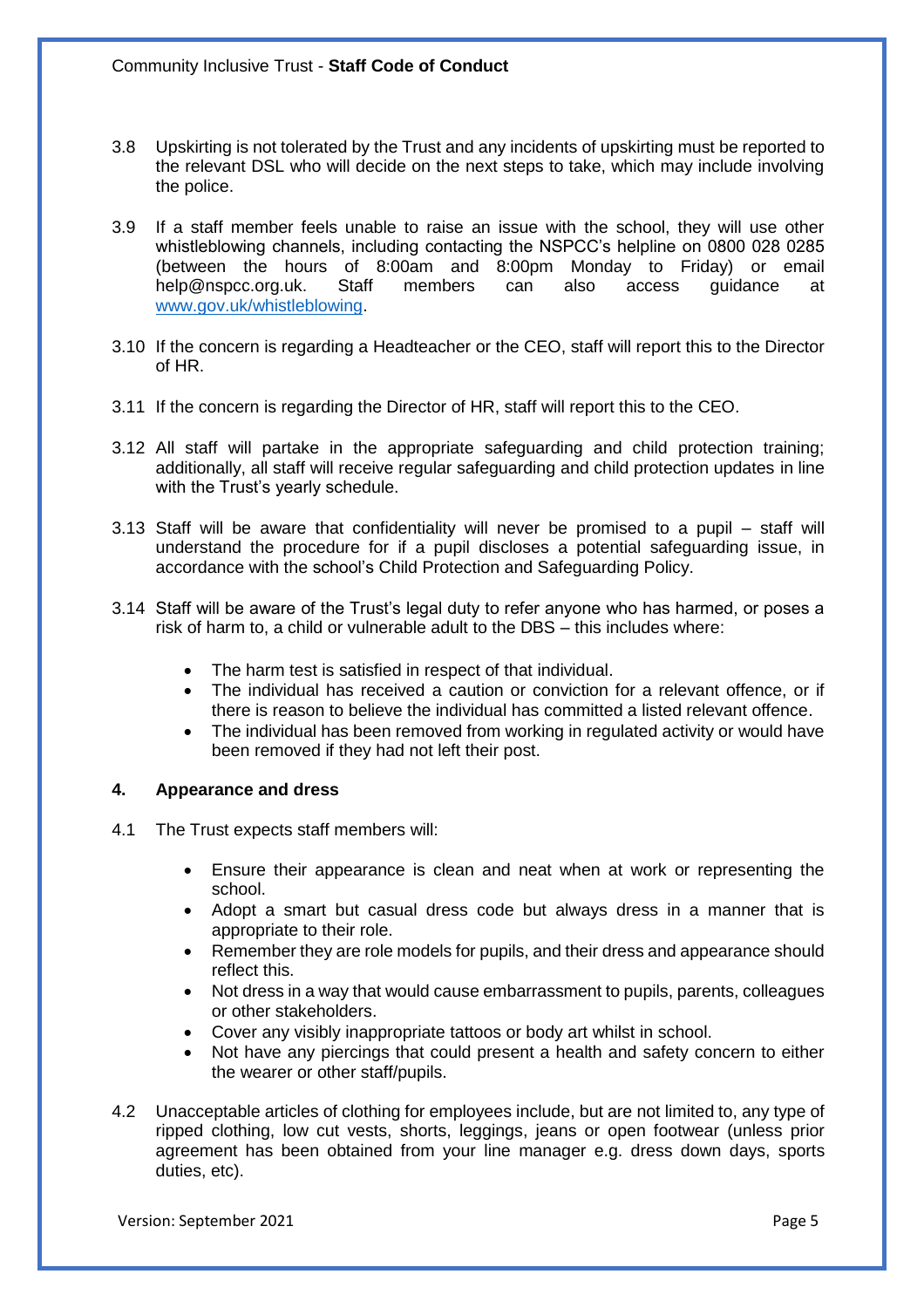- 4.3 The requirements of particular faiths to wear specific types of clothing or to dress modestly will be respected so long as the item of clothing does not pose a hazard to the health and safety of employees, does not contravene any reasonable and legitimate requirements of the Trust, and does not have a negative impact on any other person.
- 4.4 If you have been issued with any Personal Protective Equipment (PPE) by the Trust this must be worn at all appropriate times.

# **5. Attendance**

- 5.1 The Trust expects staff members will:
	- Attend work in accordance with their contract of employment and associated terms and conditions in relation to hours, days of work and holidays.
	- Make routine medical and dental appointments outside of their working hours or during holidays where possible.
	- Refer to the Trust's Annual Leave and Leave of Absence Policy if they need time off for any reason other than personal illness.
	- Follow the Trust's absence reporting procedure as set out in the Absence Management Policy when they are absent from work due to illness or injury.

# **6. Professional behaviour and conduct**

- 6.1 Staff members are expected to treat other colleagues, pupils, parents, and external contacts with dignity and respect.
- 6.2 The use of foul and abusive language will not be tolerated.
- 6.3 Discrimination, bullying, harassment or intimidation, including physical, sexual and verbal abuse, will not be tolerated.
- 6.4 Staff members will not misuse or misrepresent their position, qualifications or experience, or bring the Trust into disrepute.
- 6.5 School staff will inform their Headteacher if they are subject to a criminal conviction, caution, ban, police enquiry, investigation or pending prosecution.
- 6.6 Central staff and Headteachers will inform the Director of HR if they are subject to a criminal conviction, caution, ban, police enquiry, investigation or pending prosecution.
- 6.7 The Director of HR will inform the CEO if they are subject to a criminal conviction, caution, ban, Police enquiry, investigation or pending prosecution.
- 6.8 Staff will be aware that professional behaviour and conduct is expected to be extended to extra-curricular trips and visits too. All staff attending a trip or visits will act in accordance with this policy.
- 6.9 Staff will act appropriately in terms of the views they express (in particular political views) and the use of Trust resources at all times and will not use Trust resources for party political purposes.

## **7. Conduct outside of work**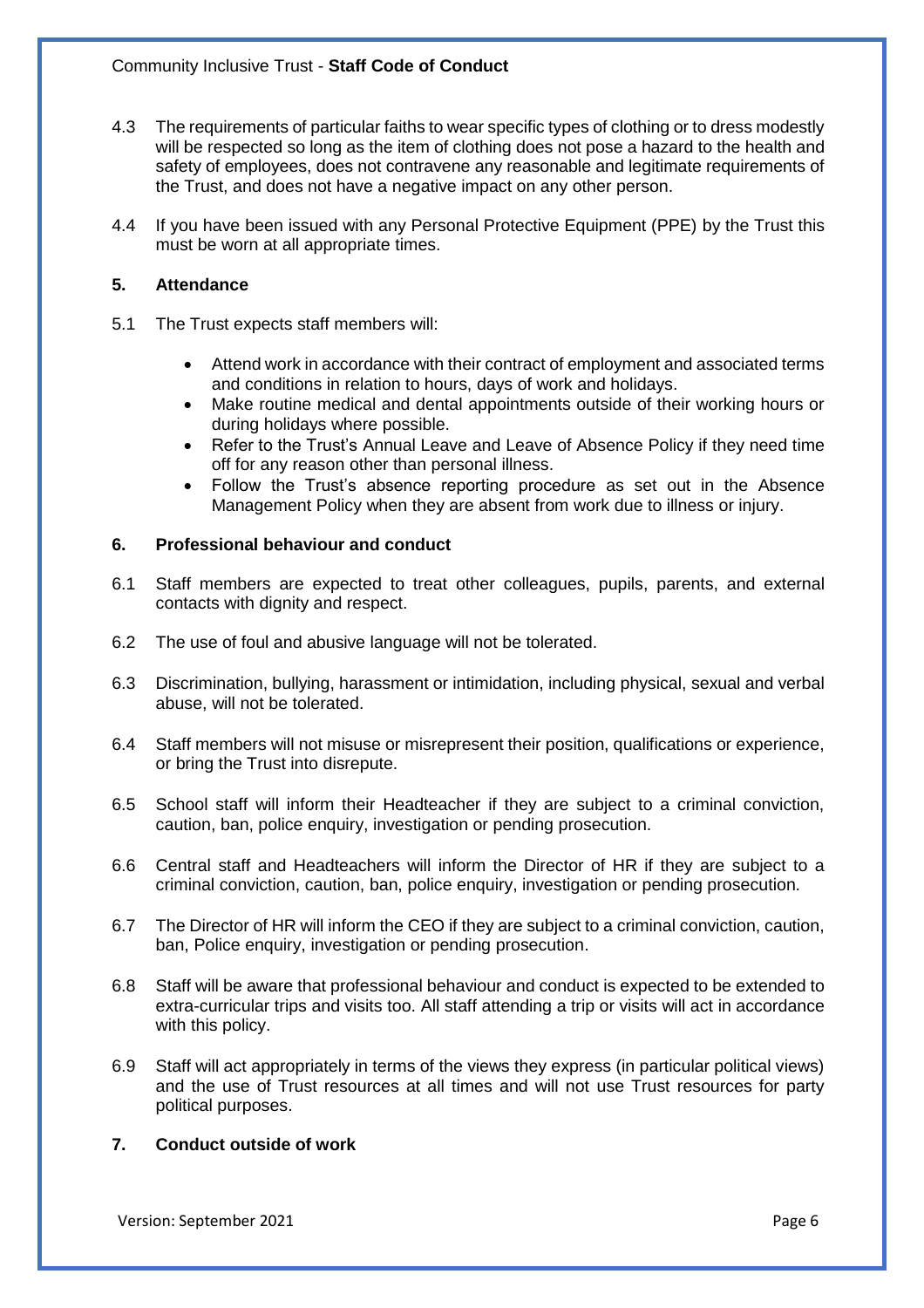- 7.1 Staff may undertake work outside of the Trust, either paid or voluntary, provided they have declared this to the Trust and it does not conflict with the interests of the Trust. The nature of the work cannot be seen to bring the Trust into disrepute, nor be at a level which may contravene the working time regulations or affect an individual's work performance.
- 7.2 Staff will not engage in outside work which could seriously damage the reputation and standing of the Trust or the employee's own reputation, or the reputation of other members of the Trust community. In particular, criminal offences that involve violence, possession or use of illegal drugs or sexual misconduct are unacceptable.
- 7.3 Staff will not engage in inappropriate use of social network sites which may bring themselves, the Trust or the Trust community into disrepute. This is explored further in section 14.

# **8. Smoking, alcohol and other substances**

- 8.1 All Trust premises are non-smoking areas. Any reference to smoking also includes 'vaping'.
- 8.2 The CIT No Smoking Policy must be followed at all time.
- 8.3 Staff will not smoke whilst working with or supervising pupils off-site, such as when on educational visits and trips, including residentials.
- 8.4 The taking of illegal drugs or alcohol during working hours is unacceptable and will not be tolerated. Staff members must never attend work under the influence of alcohol or illegal drugs.
- 8.5 If alcohol or drug usage impacts on a staff member's performance, the Trust has the right to discuss the matter with the employee and take appropriate action in accordance with the Trust's disciplinary procedures, including referral to the police.

# **9. Health and Safety**

- 9.1 Staff members will:
	- Be familiar with and adhere to the Trust's Health and Safety Handbook and Policy Manual and ensure they take every action to keep themselves and everyone in the Trust environment safe and well.
	- Comply with health and safety regulations and use any safety equipment and protective clothing supplied to them.
	- Comply with hygiene requirements.
	- Comply with accident reporting requirements.
	- Inform the Headteacher (schools) or Director of HR (Central staff) of any paid work which is undertaken elsewhere, for compliance with The Working Time Regulations 1998 (as amended).

# **10. Relationships with pupils**

10.1 The Trust expects staff will:

• Maintain professional boundaries and relationships with pupils at all times, and will consider whether their actions are warranted, proportionate, safe and necessary.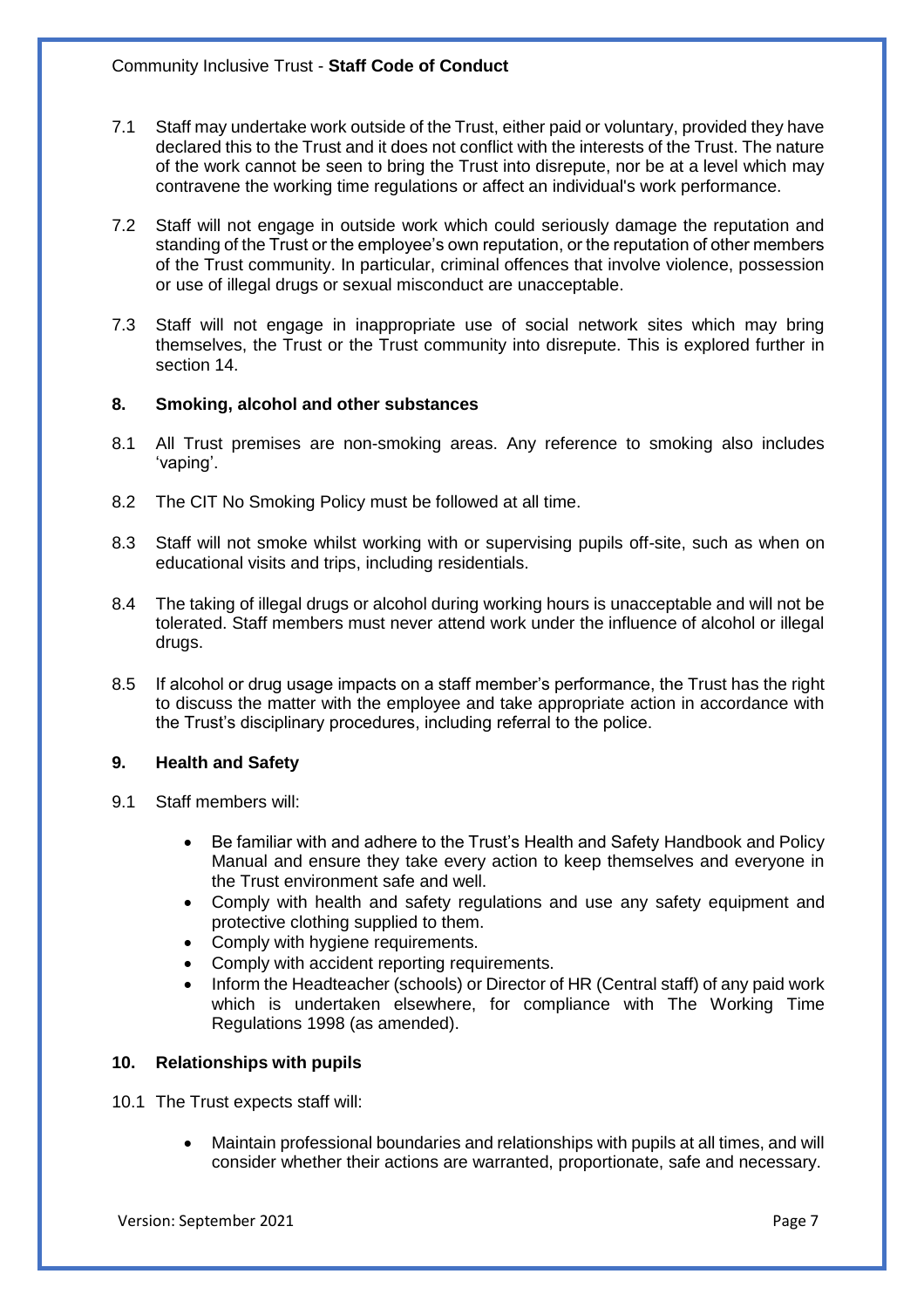- Act in an open and transparent way that would not lead to others questioning their actions.
- Ensure they do not establish social contact with pupils for the purpose of securing a friendship, or to pursue or strengthen a relationship.
- Ensure they do not develop personal or sexual relationships with pupils: this includes sexual remarks and discussing their own sexual relationships with, or in the presence of, pupils.
- Only contact pupils via the Trust's established mechanisms: personal phone numbers, email addresses or social media platforms will not be used to contact pupils.
- 10.2 Under the Sexual Offences Act 2003, it is an offence for a person aged 18 or over to have a sexual relationship with a child under 18 where that person is in a position of trust in respect to that child, even if the relationship is consensual.

## **11. Physical contact with pupils**

- 11.1 The Trust understands there are circumstances in which it is entirely necessary for staff to have physical contact with pupils, e.g. when applying first aid and assisting with intimate care, but staff will only do so in a professional and appropriate manner in line with relevant school policies.
- 11.2 When physical contact is made with pupils, it is imperative it is conducted in a way which is responsive to the pupil's needs, is of limited duration and is appropriate to their age, stage of development, gender, ethnicity and background.
- 11.3 Staff will seek the pupil's permission, where possible and appropriate, before initiating contact.
- 11.4 Staff will always use their professional judgement when determining what physical contact is appropriate, as this may differ between pupils. As such, the pupil's feelings and wishes will be taken into account where appropriate and possible.
- 11.5 Staff will never touch a pupil in a way which is indecent and will always be prepared to explain their actions.
- 11.6 Staff will be aware that even well-intentioned physical contact may be misconstrued by a pupil, an observer or by anyone to whom this action is described and, therefore, will be prepared to justify their actions.
- 11.7 Staff will not engage in rough play or play fights with pupils.
- 11.8 Extra caution will be taken where it is known a pupil has previously suffered from abuse or neglect.
- 11.9 Physical contact will never be secretive; if a member of staff believes an action could be misinterpreted, this will be reported to the Headteacher or relevant DSL and appropriate procedures will be followed.
- 11.10If a child is in distress and in need of comfort as reassurance, staff may use ageappropriate physical contact, such as placing their hand on the pupil's shoulder. Staff will remain self-aware of their actions at all times and ensure their contact is not threatening, intrusive or subject to misinterpretation.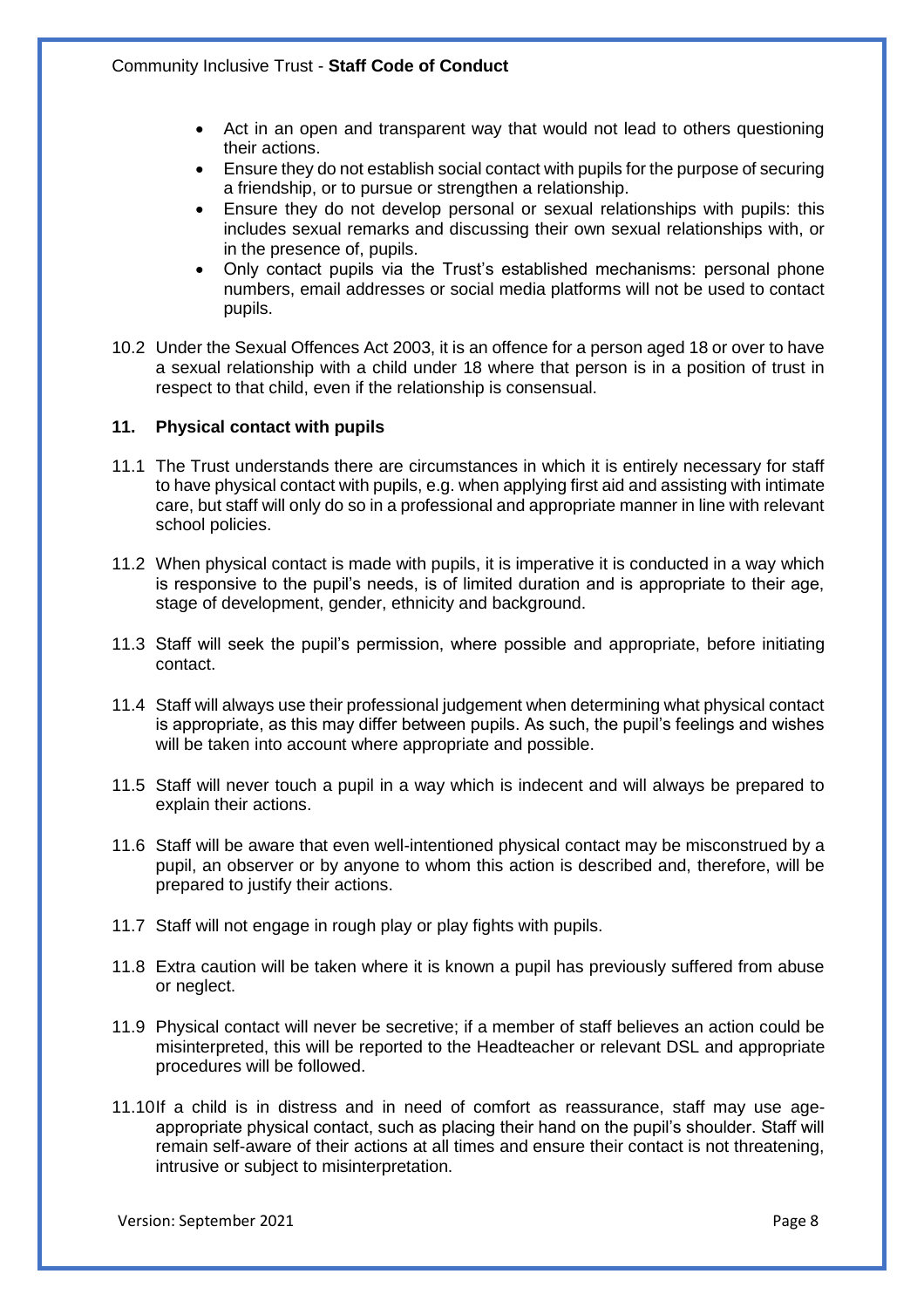11.11Staff may also use reasonable force as a means of physical contact with pupils for physical management purposes, such instances will always be in accordance with the DfE's Use of Reasonable Force in Schools Policy.

## **12. Transporting pupils**

- 12.1 When it is necessary to transport pupils off-site, staff will ensure the transport arrangements of the vehicle meet all legal requirements, they have an appropriate licence and the vehicle is roadworthy, has a valid MOT certificate and is insured.
- 12.2 Staff will gain consent from parents before transporting pupils and will be aware the welfare of all pupils in the vehicle is their responsibility.
- 12.3 Staff will ensure any school transport policy, i.e. lone transport, or risk assessment are followed at all times.

## **13. Financial inducements**

13.1 Staff members will familiarise themselves and comply with the Trust's financial regulations.

## **14. Acceptable use of technology**

- 14.1 Staff will adhere to the procedures outlined in the Trust's Acceptable Use of the Internet and IT Systems Policy at all times.
- 14.2 Staff will remain mindful of their use of social media and their web-based presence including written content, videos or photographs, and views expressed directly or indirectly which may bring themselves, the Trust or the Trust community into disrepute.

## **15. Premises, equipment and communication**

- 15.1 Trust equipment and systems are available only for Trust-related activities and will not be used for the fulfilment of another job or for inappropriate personal use.
- 15.2 Illegal, inappropriate or unacceptable use of Trust equipment or communication systems may result in disciplinary action and, in serious cases, could lead to an employee's dismissal.
- 15.3 Employees receiving inappropriate communication or material, or who are unsure about whether something they propose to do might breach this policy, should seek advice from their Headteacher or ELT.
- 15.4 The Trust reserves the right to monitor emails, phone calls, internet activity or document production, principally in order to avoid offensive or nuisance material and to protect systems from viruses, but also to ensure proper and effective use of systems.
- 15.5 Communication systems may be accessed when the Trust suspects the employee has been misusing systems or facilities, or for the investigation of suspected fraud or other irregularity. Access will be secured by the Strategic Lead of Technology, only with the permission of the ELT.